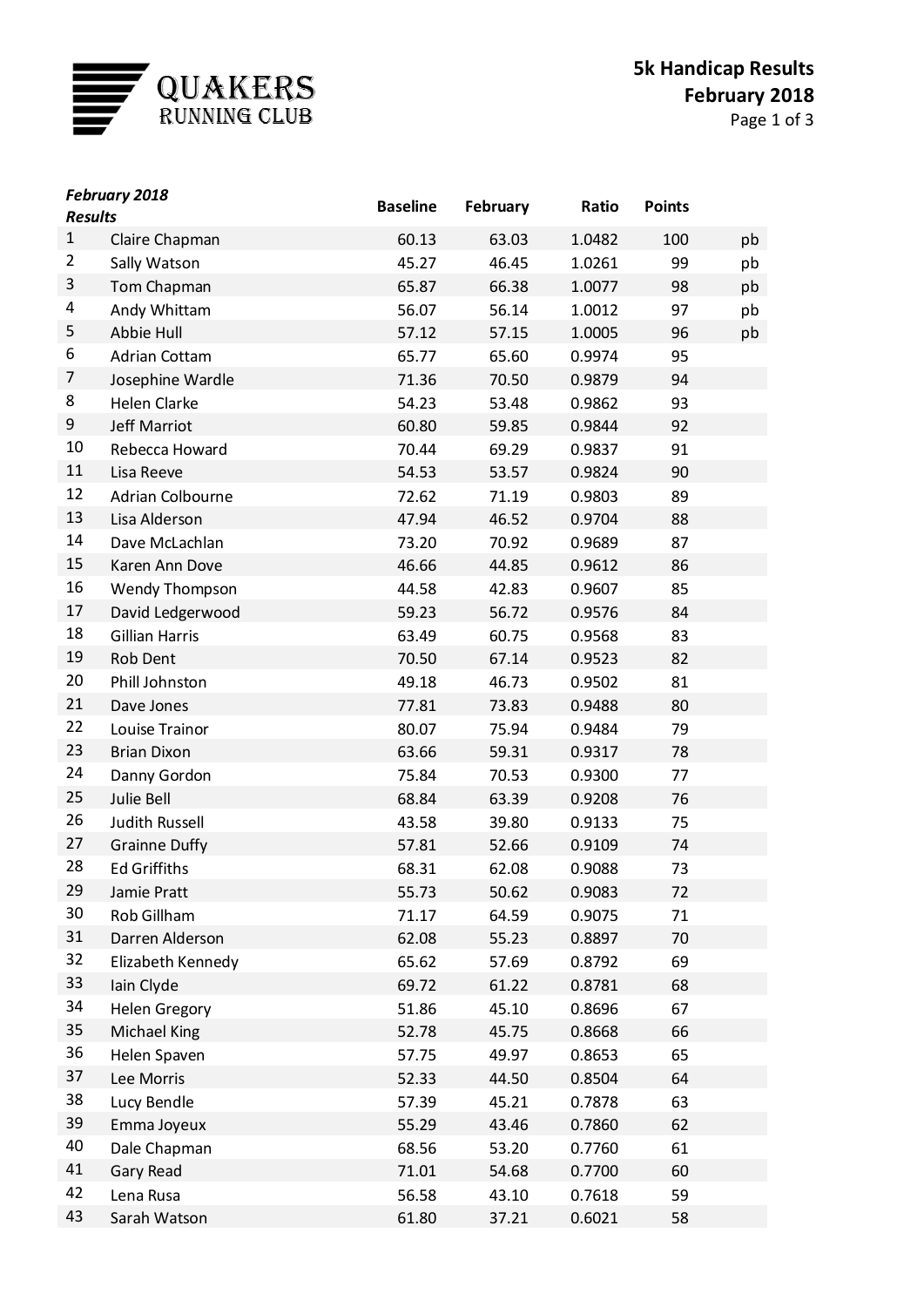

Page 2 of 3

| <b>Results</b> | <b>February 2018 Cumulative Scores</b> | Jan         | Feb         | <b>Total</b> |
|----------------|----------------------------------------|-------------|-------------|--------------|
| $\mathbf{1}$   | Andy Whittam                           | 100         | 97          | 197          |
| 2              | <b>Adrian Cottam</b>                   | 98          | 95          | 193          |
| 3              | Abbie Hull                             | 96          | 96          | 192          |
| 4              | <b>Adrian Colbourne</b>                | 99          | 89          | 188          |
| 5              | <b>Helen Clarke</b>                    | 91          | 93          | 184          |
| 6              | Sally Watson                           | 84          | 99          | 183          |
| 7              | David Ledgerwood                       | 97          | 84          | 181          |
| 8              | Karen Ann Dove                         | 93          | 86          | 179          |
| 9              | Lisa Alderson                          | 89          | 88          | 177          |
| 10             | Lisa Reeve                             | 87          | 90          | 177          |
| 11             | Dave Jones                             | 95          | 80          | 175          |
| 12             | <b>Gillian Harris</b>                  | 81          | 83          | 164          |
| 13             | Danny Gordon                           | 86          | 77          | 163          |
| 14             | Julie Bell                             | 85          | 76          | 161          |
| 15             | lain Clyde                             | 88          | 68          | 156          |
| 16             | Phill Johnston                         | 70          | 81          | 151          |
| 17             | Elizabeth Kennedy                      | 79          | 69          | 148          |
| 18             | <b>Helen Gregory</b>                   | 78          | 67          | 145          |
| 19             | Lee Morris                             | 77          | 64          | 141          |
| 20             | Emma Joyeux                            | 74          | 62          | 136          |
| 21             | Lena Rusa                              | 73          | 59          | 132          |
| 22             | Gary Read                              | 71          | 60          | 131          |
| 23             | Claire Chapman                         | 0           | 100         | 100          |
| 24             | Tom Chapman                            | 0           | 98          | 98           |
| 25             | <b>Malcolm Hewitson</b>                | 94          | 0           | 94           |
| 26             | Josephine Wardle                       | 0           | 94          | 94           |
| 27             | Dave Todd                              | 92          | 0           | 92           |
| 28             | <b>Jeff Marriot</b>                    | 0           | 92          | 92           |
| 29             | Rebecca Howard                         | 0           | 91          | 91           |
| 30             | Anthony Corbett                        | 90          | 0           | 90           |
| 31             | Dave McLachlan                         | 0           | 87          | 87           |
| 32             | <b>Wendy Thompson</b>                  | $\mathbf 0$ | 85          | 85           |
| 33             | Juliette McLaren                       | 83          | 0           | 83           |
| 34             | <b>Claire Hewitt</b>                   | 82          | 0           | 82           |
| 35             | <b>Rob Dent</b>                        | 0           | 82          | 82           |
| 36             | Michelle Scruby                        | 80          | 0           | 80           |
| 37             | Louise Trainor                         | 0           | 79          | 79           |
| 38             | <b>Brian Dixon</b>                     | 0           | 78          | 78           |
| 39             | Paul Dalton                            | 76          | $\mathbf 0$ | 76           |
| 40             | Olly Moore                             | 75          | 0           | 75           |
| 41             | <b>Judith Russell</b>                  | 0           | 75          | 75           |
| 42             | <b>Grainne Duffy</b>                   | 0           | 74          | 74           |
| 43             | <b>Ed Griffiths</b>                    | 0           | 73          | 73           |
| 44             | Paul Ryan                              | 72          | 0           | 72           |